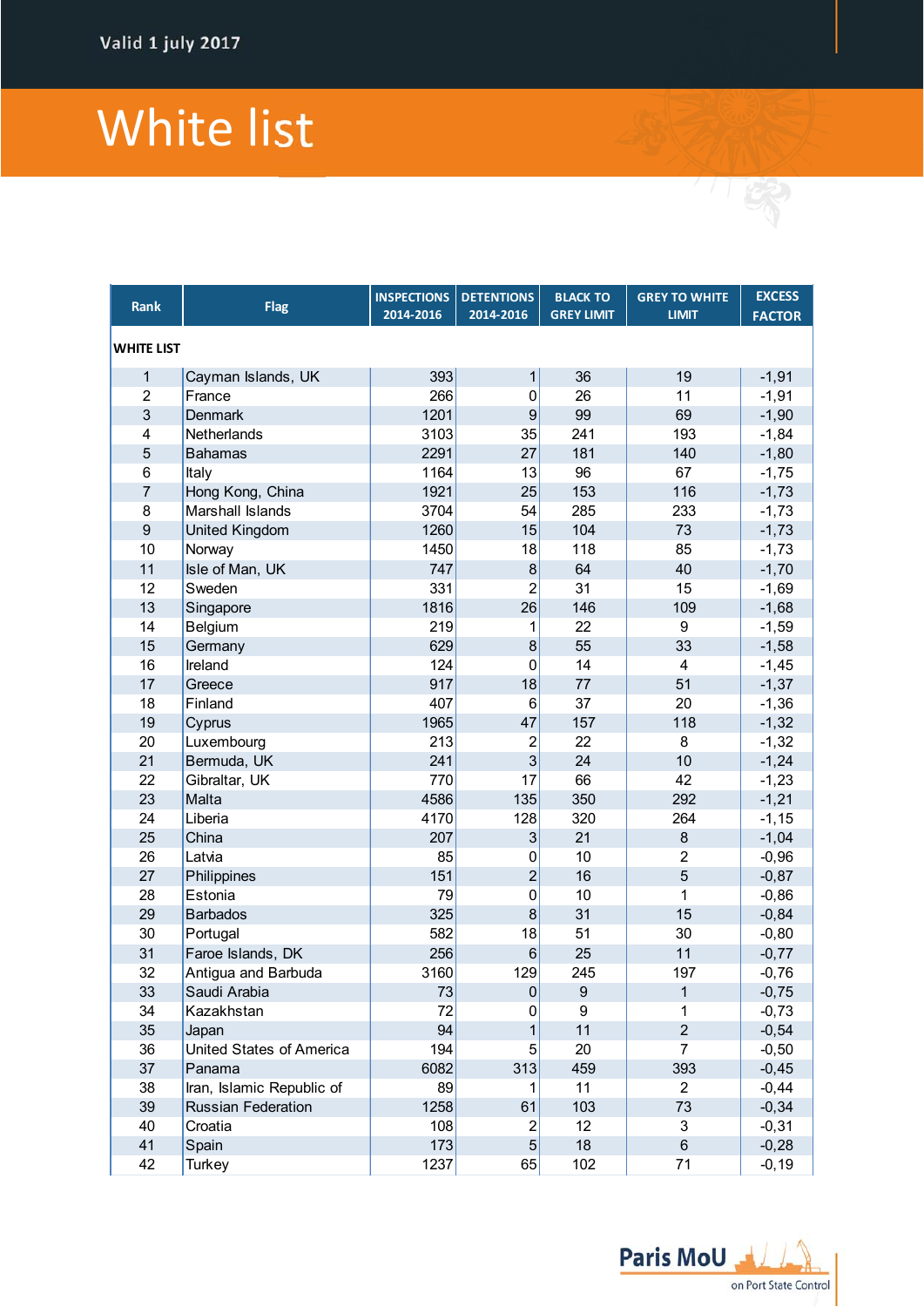## Grey list

| <b>Rank</b>      | <b>Flag</b>                      | <b>INSPECTIONS</b><br>2014-2016 | <b>DETENTIONS</b><br>2014-2016 | <b>BLACK TO</b><br><b>GREY LIMIT</b> | <b>GREY TO</b><br><b>WHITE LIMIT</b> | <b>EXCESS</b><br><b>FACTOR</b> |  |  |  |
|------------------|----------------------------------|---------------------------------|--------------------------------|--------------------------------------|--------------------------------------|--------------------------------|--|--|--|
| <b>GREY LIST</b> |                                  |                                 |                                |                                      |                                      |                                |  |  |  |
| 43               | Korea, Republic of               | 90                              | $\overline{c}$                 | 11                                   | $\mathbf 2$                          | 0,02                           |  |  |  |
| 44               | Poland                           | 123                             | $\overline{\mathbf{4}}$        | 14                                   | $\ensuremath{\mathsf{3}}$            | 0,05                           |  |  |  |
| 45               | Kuwait                           | 36                              | $\mathbf 0$                    | $\,6\,$                              | $\mathbf 0$                          | 0,08                           |  |  |  |
| 46               | Lithuania                        | 137                             | 6                              | 15                                   | 4                                    | 0,17                           |  |  |  |
| 47               | Switzerland                      | 126                             | $\,$ 6 $\,$                    | 14                                   | $\overline{\mathbf{4}}$              | 0,23                           |  |  |  |
| 48               | Libya                            | 33                              | 1                              | 5                                    | $\mathsf 0$                          | 0,27                           |  |  |  |
| 49               | Morocco                          | 43                              | $\overline{c}$                 | $\,6\,$                              | $\mathbf 0$                          | 0,34                           |  |  |  |
| 50               | Algeria                          | 74                              | $\overline{\mathbf{4}}$        | $\boldsymbol{9}$                     | 1                                    | 0,36                           |  |  |  |
| 51               | <b>Thailand</b>                  | 72                              | $\overline{\mathbf{4}}$        | $\boldsymbol{9}$                     | $\mathbf 1$                          | 0,37                           |  |  |  |
| 52               | India                            | 71                              | $\overline{\mathbf{4}}$        | $\boldsymbol{9}$                     | 1                                    | 0,38                           |  |  |  |
| 53               | Azerbaijan                       | 31                              | $\overline{c}$                 | $\overline{5}$                       | $\mathbf 0$                          | 0,47                           |  |  |  |
| 54               | Egypt                            | 52                              | $\overline{\mathbf{4}}$        | $\overline{7}$                       | $\pmb{0}$                            | 0,55                           |  |  |  |
| 55               | <b>Bulgaria</b>                  | 38                              | 3                              | $\,6$                                | $\pmb{0}$                            | 0,56                           |  |  |  |
| 56               | Curacao                          | 149                             | 12                             | 16                                   | 5                                    | 0,64                           |  |  |  |
| 57               | Albania                          | 68                              | $6\phantom{1}6$                | $\boldsymbol{9}$                     | $\mathbf{1}$                         | 0,66                           |  |  |  |
| 58               | Saint Vincent and the Grenadines | 647                             | 50                             | 56                                   | 34                                   | 0,71                           |  |  |  |
| 59               | <b>Tunisia</b>                   | 41                              | $\overline{5}$                 | $\,6$                                | $\mathbf 0$                          | 0,83                           |  |  |  |
| 60               | Lebanon                          | 74                              | 8                              | $\boldsymbol{9}$                     | 1                                    | 0,84                           |  |  |  |
| 61               | Ukraine                          | 129                             | 14                             | 14                                   | $\overline{\mathbf{4}}$              | 0,97                           |  |  |  |



/ 「 安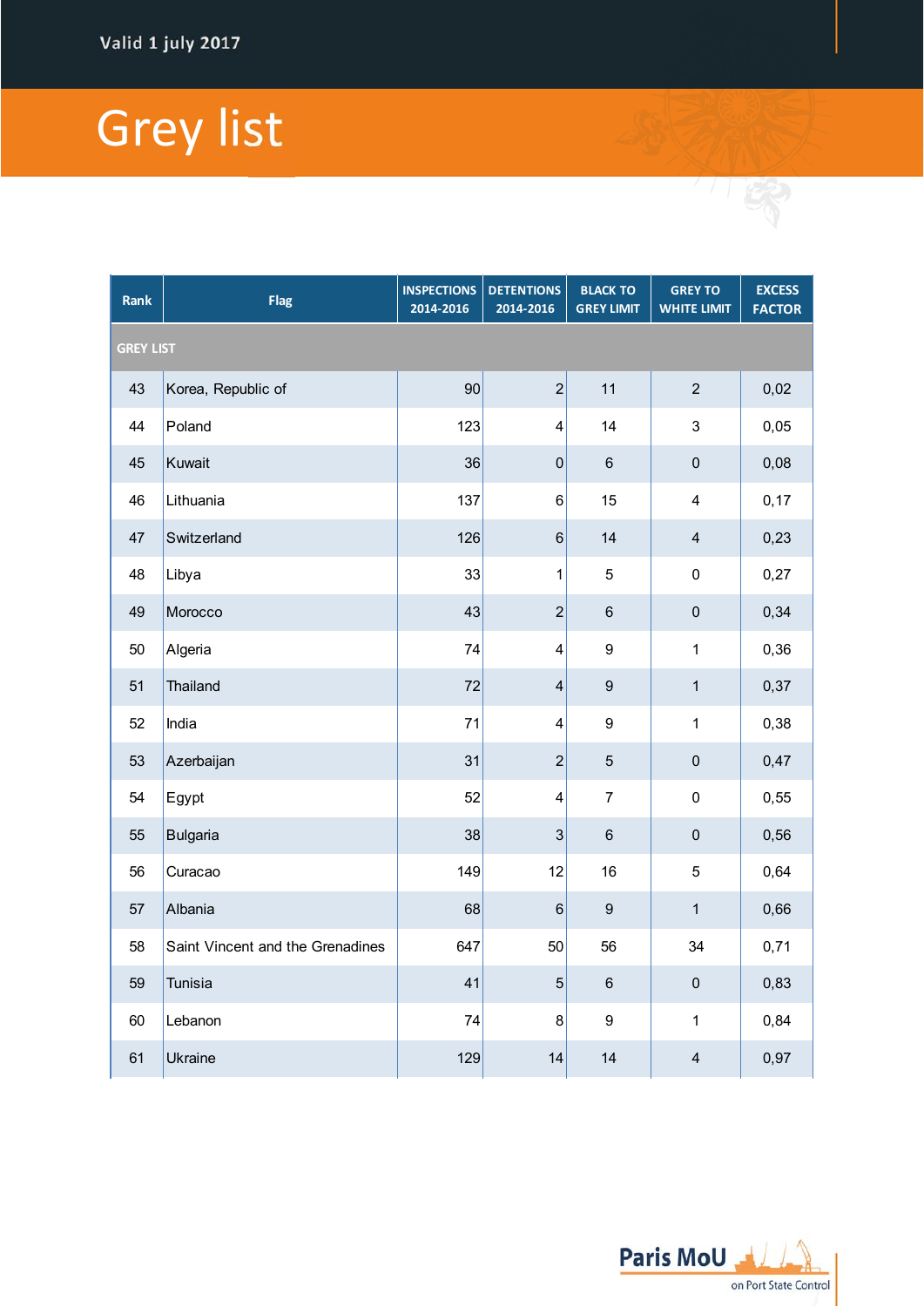## Black list

| Rank              | <b>Flag</b>            | <b>INSPECTIONS</b><br>2014-2016 | <b>DETENTIONS</b><br>2014-2016 | <b>BLACK TO</b><br><b>GREY LIMIT</b> | <b>GREY TO WHITE</b><br><b>LIMIT</b> | <b>EXCESS</b><br><b>FACTOR</b> |
|-------------------|------------------------|---------------------------------|--------------------------------|--------------------------------------|--------------------------------------|--------------------------------|
| <b>BLACK LIST</b> |                        |                                 |                                |                                      |                                      |                                |
| 62                | <b>Belize</b>          | 488                             | 47                             | 44                                   |                                      | 1,19                           |
| 63                | Cook Islands           | 404                             | 40                             | 37                                   |                                      | 1,20                           |
| 64                | Vanuatu                | 277                             | 31                             | 27                                   | <b>Medium Risk</b>                   | 1,43                           |
| 65                | Saint Kitts and Nevis  | 299                             | 34                             | 29                                   |                                      | 1,52                           |
| 66                | Cambodia               | 293                             | 36                             | 28                                   |                                      | 1,78                           |
| 67                | Sierra Leone           | 260                             | 39                             | 25                                   | Medium to High<br><b>Risk</b>        | 2,52                           |
| 68                | Palau                  | 123                             | 23                             | 14                                   |                                      | 3,09                           |
| 69                | Comoros                | 228                             | 40                             | 23                                   |                                      | 3,20                           |
| 70                | Moldova, Republic of   | 515                             | 85                             | 46                                   | <b>High Risk</b>                     | 3,30                           |
| 71                | Togo                   | 399                             | 70                             | 37                                   |                                      | 3,51                           |
| 72                | Tanzania United Rep.   | 211                             | 40                             | 21                                   |                                      | 3,57                           |
| 73                | Congo, Republic of the | 86                              | 24                             | 10                                   | <b>Very High Risk</b>                | 5,40                           |